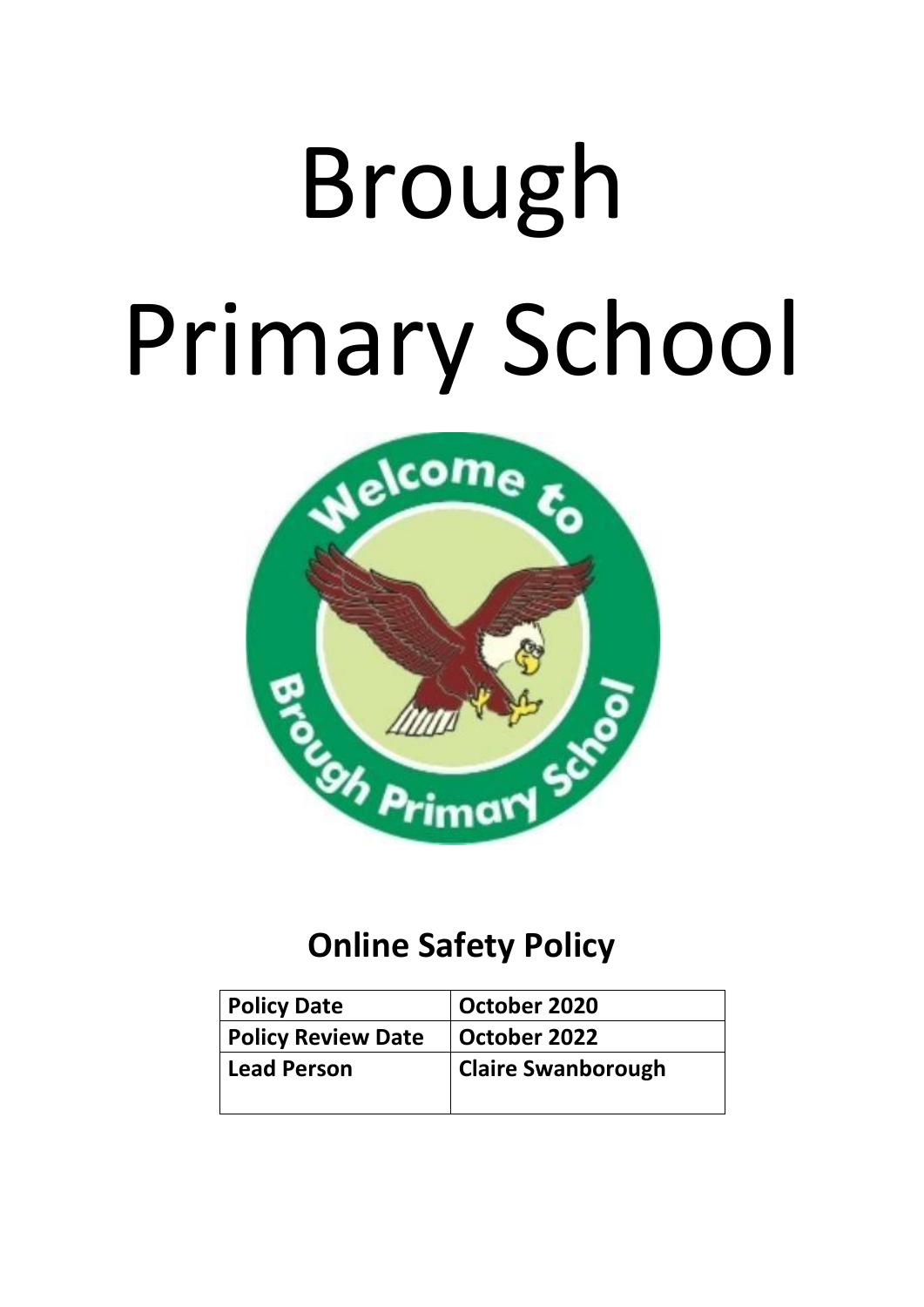**Related Policies:** Computing Policy, Social Media Policy, Acceptable Use Policies (pupils/staff/parents), Anti-Bullying Policy (Cyber Bullying), School Technical Security Policy

## **Contents**

| Introduction                                                   | $\overline{4}$ |
|----------------------------------------------------------------|----------------|
| Roles and Responsibilities                                     | 4              |
| Governors:                                                     | 4              |
| Headteacher:                                                   | 4              |
| <b>Online Safety Leader:</b>                                   | 5              |
| Network Manager/Technical Support (Primary Tec):               | 5              |
| <b>Teaching and Support Staff</b>                              | 6              |
| Designated Safeguarding Lead:                                  | 6              |
| <b>Online Safety Group:</b>                                    | $\overline{7}$ |
| Pupils:                                                        | $\overline{7}$ |
| Parents / Carers:                                              | $\overline{7}$ |
| <b>Policy Statements</b>                                       | 8              |
| Education - Students / Pupils                                  | 8              |
| Education - Parents / Carers                                   | 9              |
| Education & Training - Staff / Volunteers                      | 9              |
| Technical - infrastructure/equipment, filtering and monitoring | 10             |
| Use of digital and video images                                | 10             |
| Communications                                                 | 12             |
| Staff & other adults                                           | 12             |
| Pupils                                                         | 12             |
| Unsuitable / inappropriate activities                          | 13             |
| Responding to incidents of misuse                              | 14             |
| <b>Illegal Incidents</b>                                       | 15             |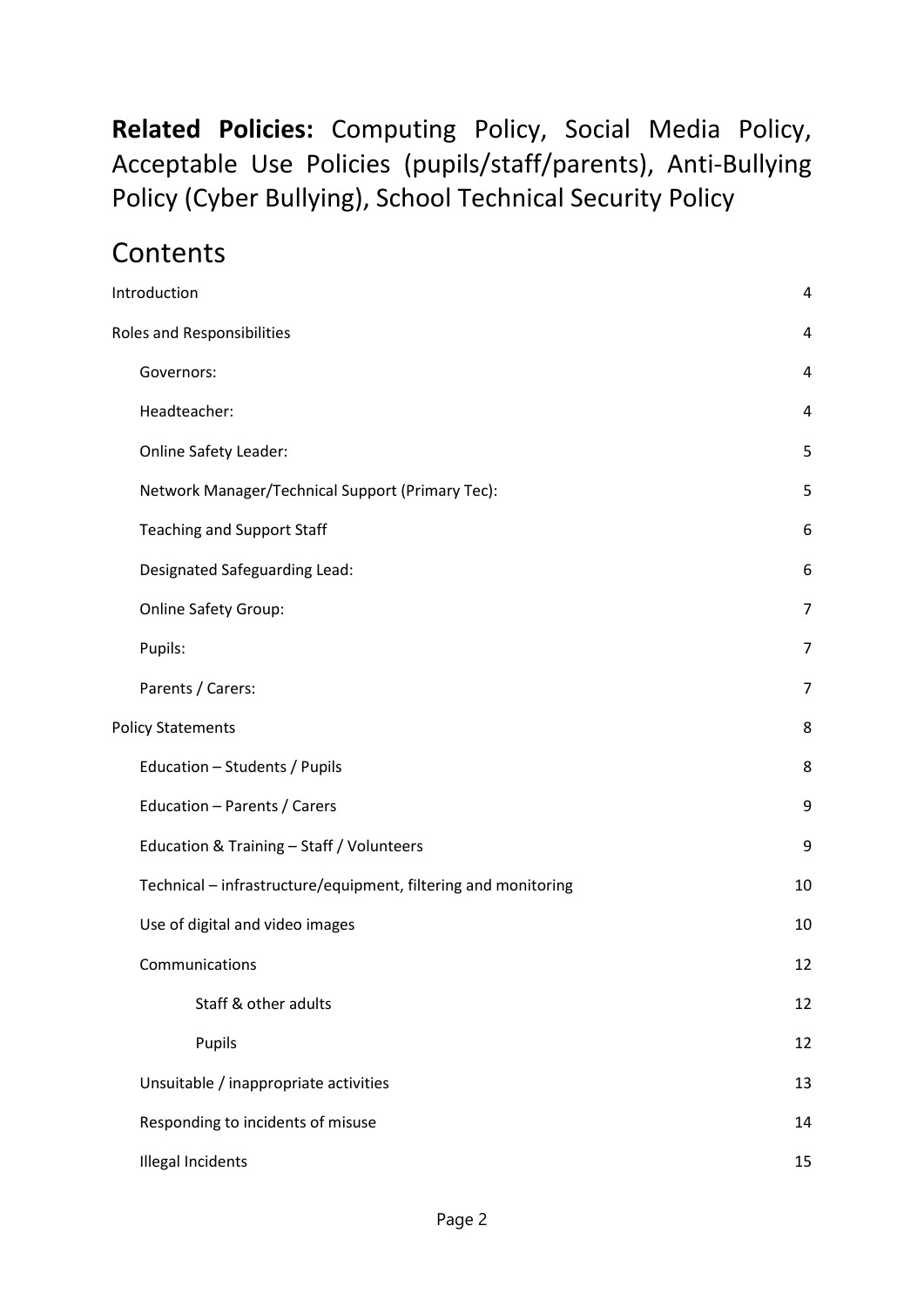| Other Incidents            | 16 |
|----------------------------|----|
| School/Actions & Sanctions | 17 |
| Appendix - Reporting Log   | 18 |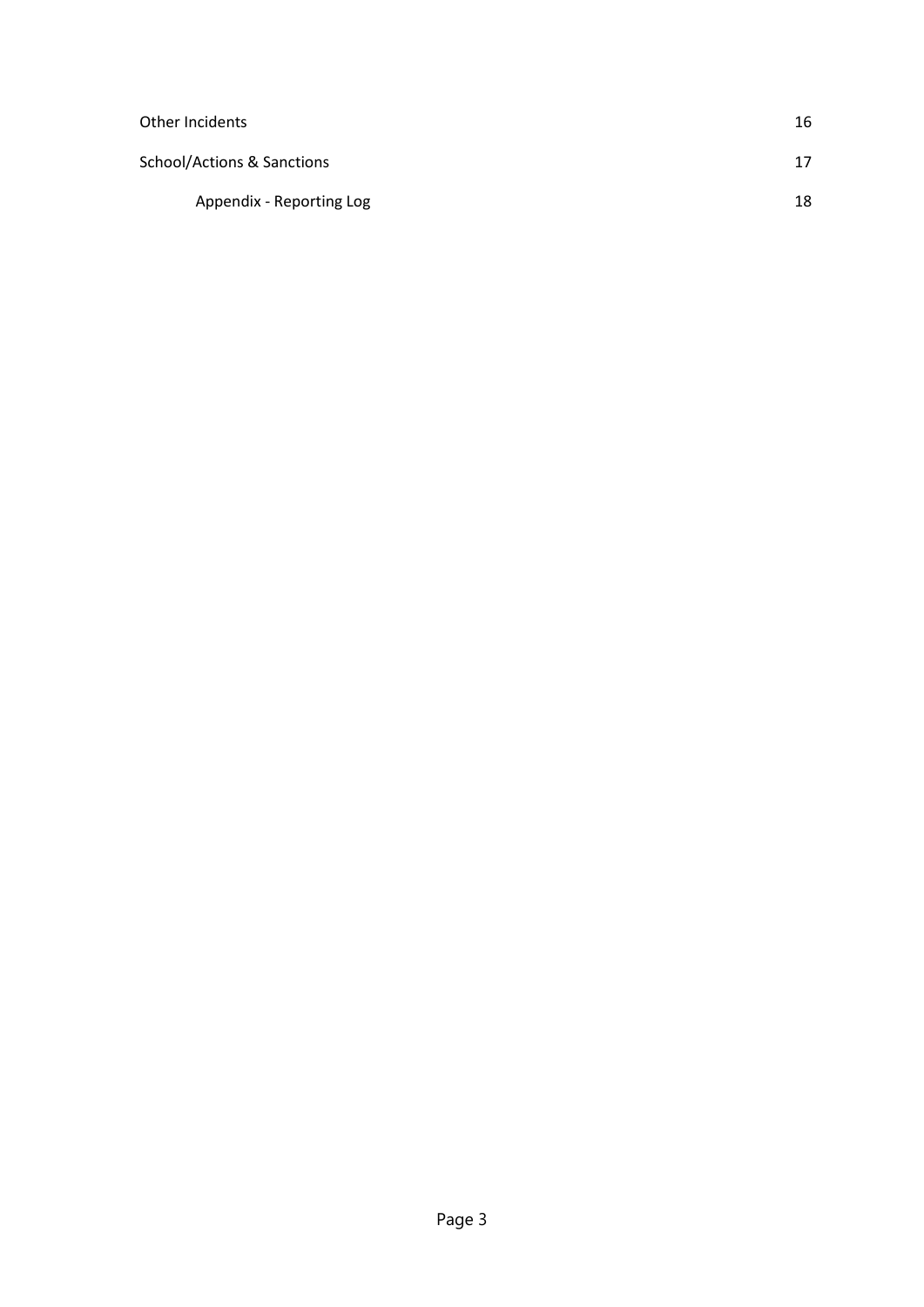## <span id="page-3-0"></span>Introduction

The requirement to ensure that children and young people are able to use the internet and related communications technologies appropriately and safely is addressed as part of the wider duty of care to which all who work in schools are bound. Schools must, through their Online Safety Policy, ensure that they meet their statutory obligations to ensure that children and young people are safe and are protected from potential harm, both within and outside school.

This policy applies to all members of the school (including staff, pupils, volunteers, parents / carers, student teachers, visitors,) who have access to and are users of school IT systems, both in and out of the school.

## <span id="page-3-1"></span>Roles and Responsibilities

The following section outlines the online safety roles and responsibilities of individuals and groups within the school.

#### <span id="page-3-2"></span>Governors:

Governors are responsible for the approval of the Online Safety Policy and for reviewing the effectiveness of the policy. The role of the Online Safety Governor will include:

- meetings with the Online Safety Leader/Computing Leader
- attendance at Online Safety Group meetings
- monitoring of online safety incident logs
- reporting to relevant Governors at meetings

#### <span id="page-3-3"></span>Headteacher:

- The Headteacher has a duty of care for ensuring the safety (including online safety) of members of the school community.
- The Headteacher and (at least) another member of the Senior Leadership Team should be aware of the procedures to be followed in the event of a serious online safety allegation being made against a member of staff. (see online safety incidents flow chart)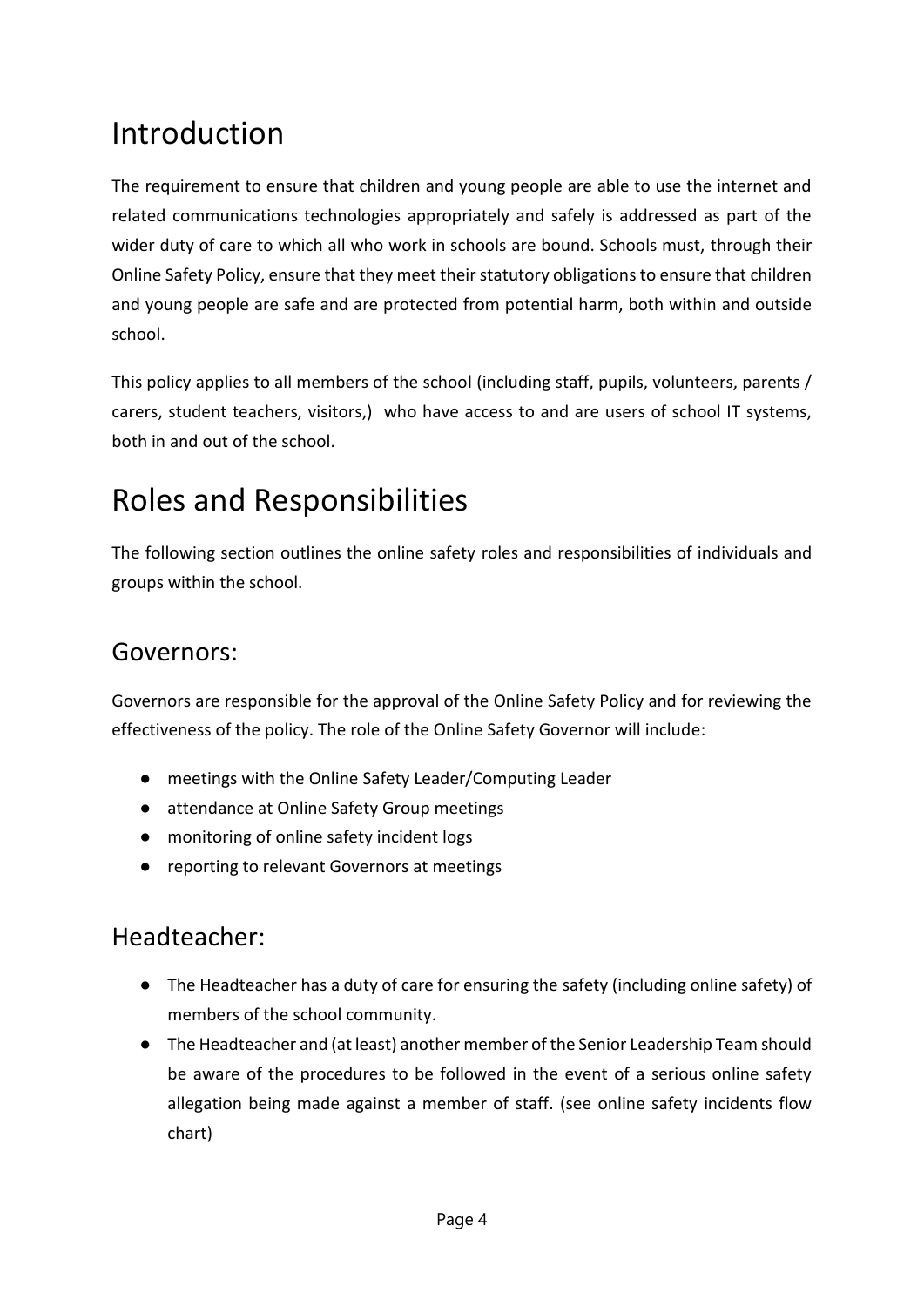- The Headteacher is responsible for ensuring that the Online Safety Leader and other relevant staff receive suitable training to enable them to carry out their online safety roles and to train other colleagues, as relevant.
- The Headteacher will ensure that there is a system in place to allow for monitoring and support of those in school who carry out the internal online safety monitoring role.
- The Senior Leadership Team will receive regular monitoring reports from the Online Safety Leader.

## <span id="page-4-0"></span>Online Safety Leader:

- leads the Online Safety Group
- takes day to day responsibility for online safety issues and has a leading role in establishing and reviewing the school online safety policies / documents
- ensures that all staff are aware of the procedures that need to be followed in the event of an online safety incident taking place.
- provides training and advice for staff
- liaises with the Local Authority
- liaises with school technical support (Primary Tec)
- receives reports of online safety incidents and creates a log of incidents to inform future online safety developments,
- meets with Online Safety Governor to discuss current issues, review incident logs and filtering
- reports regularly to Senior Leadership Team

## <span id="page-4-1"></span>Network Manager/Technical Support (Primary Tec):

Primary Tec is responsible for ensuring:

- that the school's technical infrastructure is secure and is not open to misuse or malicious attack
- that the school meets required online safety technical requirements and any guidance that may apply.
- that users may only access the networks and devices through a properly enforced password protection policy, in which passwords are regularly changed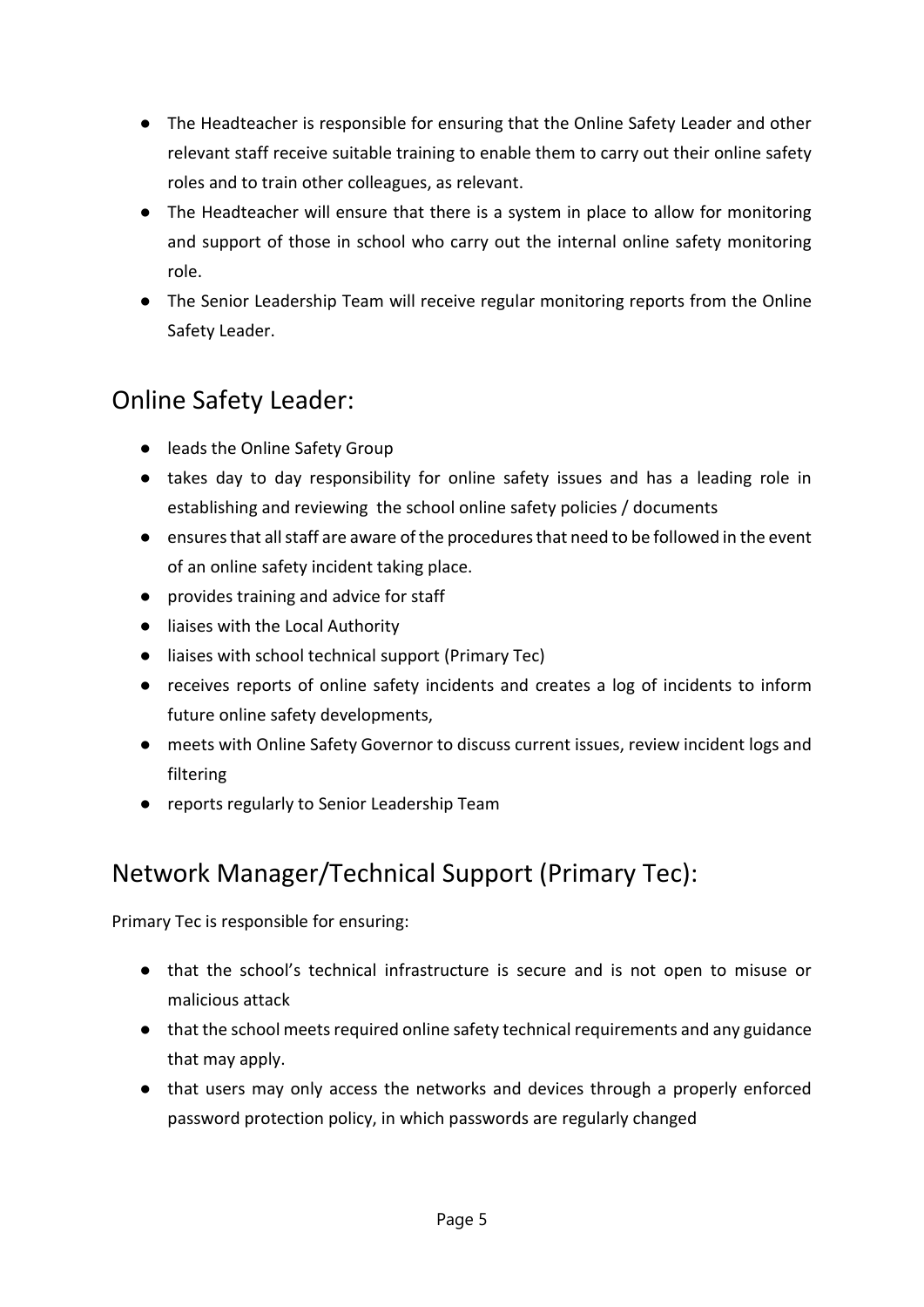- that they keep up to date with online safety technical information in order to effectively carry out their online safety role and to inform and update others as relevant
- that the use of the network / internet / remote access / email is regularly monitored in order that any misuse can be reported to the Headteacher and Online Safety Leader for investigation / action / sanction. This is accessed through the Smoothwall reporting portal.
- that monitoring software/systems are implemented and updated.

## <span id="page-5-0"></span>Teaching and Support Staff

Are responsible for ensuring that:

- they have an up to date awareness of online safety matters and of the current school / Online Safety Policy and practices
- they have read, understood and signed the Staff Acceptable Use Policy
- they report any suspected misuse or problem to the Headteacher and Online Safety Leader for investigation / action / sanction
- all digital communications with students / pupils / parents / carers should be on a professional level and only carried out using official school systems
- they monitor the use of digital technologies, mobile devices, cameras etc in lessons and other school activities (where allowed) and implement current policies with regard to these devices
- in lessons where internet use is pre-planned pupils should be guided to sites checked as suitable for their use and that processes are in place for dealing with any unsuitable material that is found in internet searches

## <span id="page-5-1"></span>Designated Safeguarding Lead:

Should be trained in Online Safety issues and be aware of the potential for serious child protection / safeguarding issues to arise from:

- sharing of personal data
- access to illegal / inappropriate materials
- inappropriate on-line contact with adults / strangers
- potential or actual incidents of grooming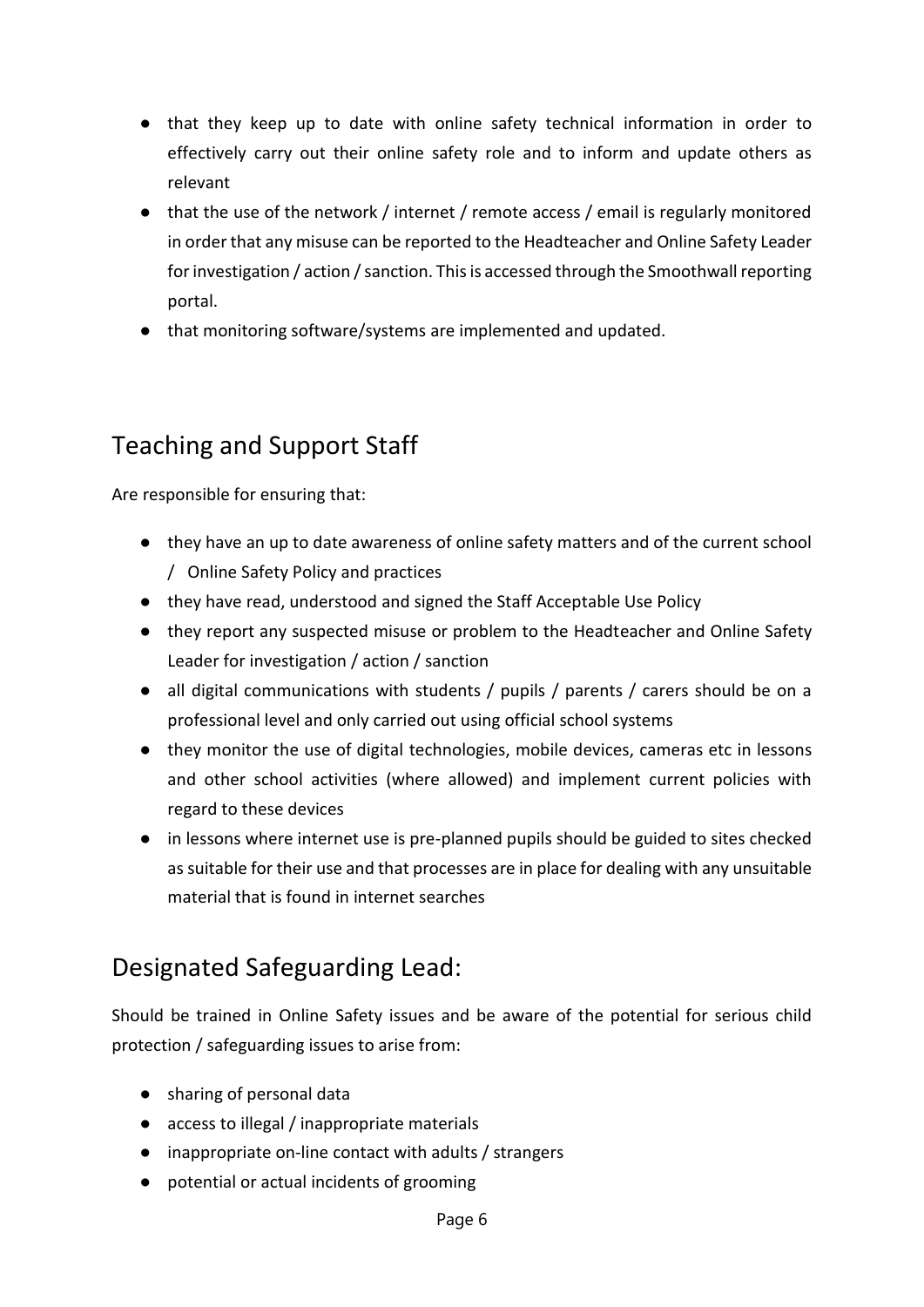● cyber-bullying

## <span id="page-6-0"></span>Online Safety Group:

The Online Safety Group provides a consultative group that has wide representation from the school community, with responsibility for issues regarding online safety and the monitoring the Online Safety Policy including the impact of initiatives.

Members of the Online Safety Group will assist the Online Safety Leader with:

- the production / review / monitoring of the school Online Safety Policy.
- mapping and reviewing the online safety curricular provision ensuring relevance, breadth and progression
- consulting others including parents / carers and the pupils about the online safety provision
- monitoring improvement actions identified through use of the 360 degree safe selfreview tool

#### <span id="page-6-1"></span>Pupils:

- are responsible for using the school digital technology systems in accordance with the Pupil Acceptable Use Agreement
- need to understand the importance of reporting abuse, misuse or access to inappropriate materials and know how to do so
- will be expected to know and understand policies on the use of mobile devices and digital cameras. They should also know and understand policies on the taking / use of images and on cyber-bullying.
- should understand the importance of adopting good online safety practice when using digital technologies out of school and realise that the school's Online Safety Policy covers their actions out of school, if related to their membership of the school

## <span id="page-6-2"></span>Parents / Carers:

Parents and Carers play a crucial role in ensuring that their children understand the need to use the internet / mobile devices in an appropriate way. The school will help parents understand these issues through parents' evenings, newsletters, letters, school website and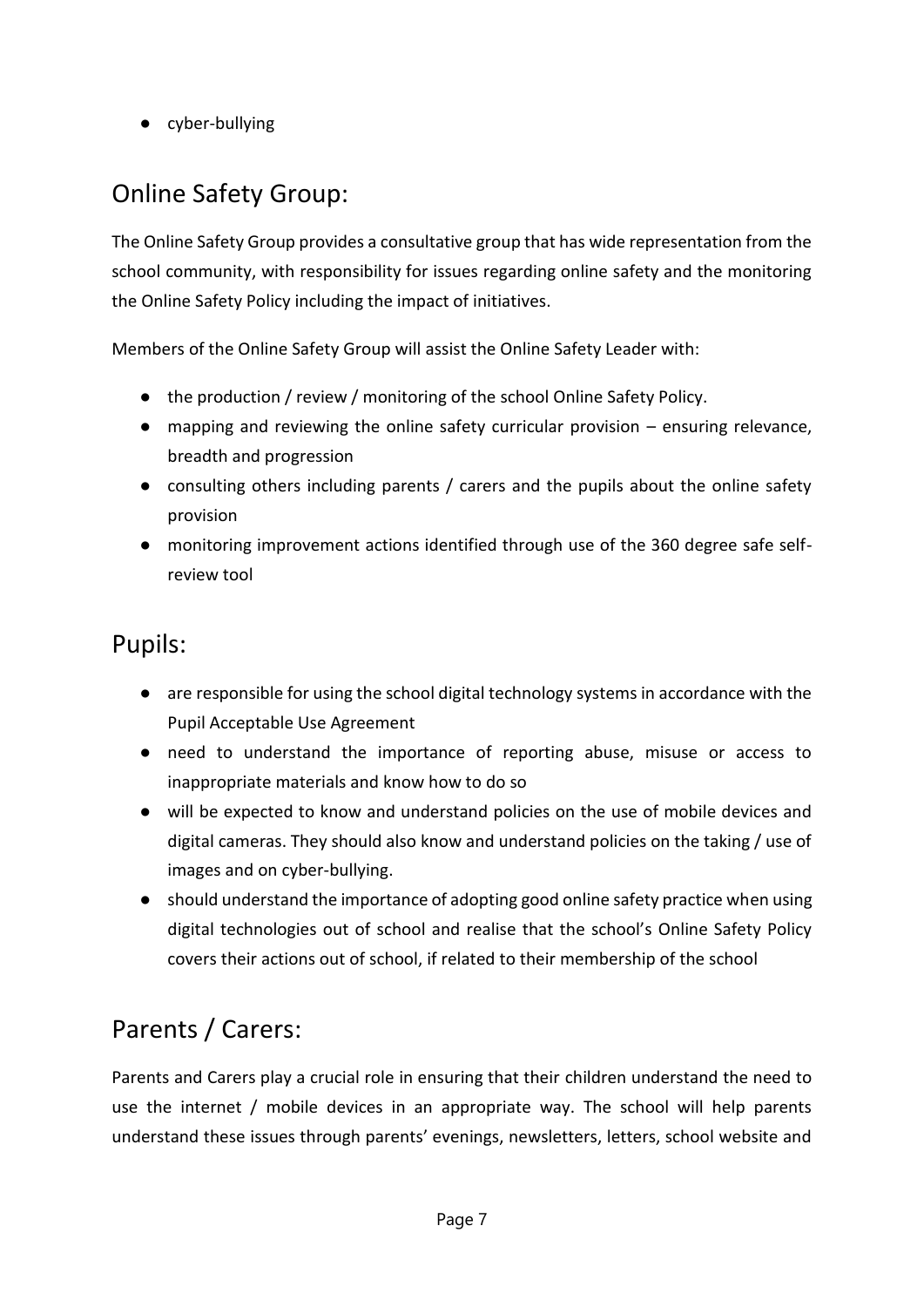Twitter updates/alerts. Parents and carers will be encouraged to support the school in promoting good online safety practice and to follow guidelines on the appropriate use of:

- digital images and videos taken at school events
- their children's personal devices in the school (where this is allowed)

## <span id="page-7-0"></span>Policy Statements

## <span id="page-7-1"></span>Education – Students / Pupils

Whilst regulation and technical solutions are very important, their use must be balanced by educating pupils to take a responsible approach. The education of pupils in online safety is therefore an essential part of the school's online safety provision. The online safety curriculum should be broad, relevant and provide progression, with opportunities for creative activities and will be provided in the following ways:

- A planned online safety curriculum should be provided as part of Computing / PSHCE / other lessons and should be regularly revisited
- Key online safety messages should be reinforced as part of a planned programme of assemblies.
- Pupils should be taught in all lessons to be critically aware of the content they access on-line.
- Pupils should be supported in building resilience to radicalisation by providing a safe environment for debating controversial issues and helping them to understand how they can influence and participate in decision-making.
- Pupils should be helped to understand the need for the Pupil Acceptable Use Agreement and encouraged to adopt safe and responsible use both within and outside school.
- Staff should act as good role models in their use of digital technologies, the internet and mobile devices
- In lessons where internet use is pre-planned, it is best practice that pupils should be guided to sites checked as suitable for their use and that processes are in place for dealing with any unsuitable material that is found in internet searches.
- Where pupils are allowed to freely search the internet, staff should be vigilant in monitoring the content of the websites the young people visit.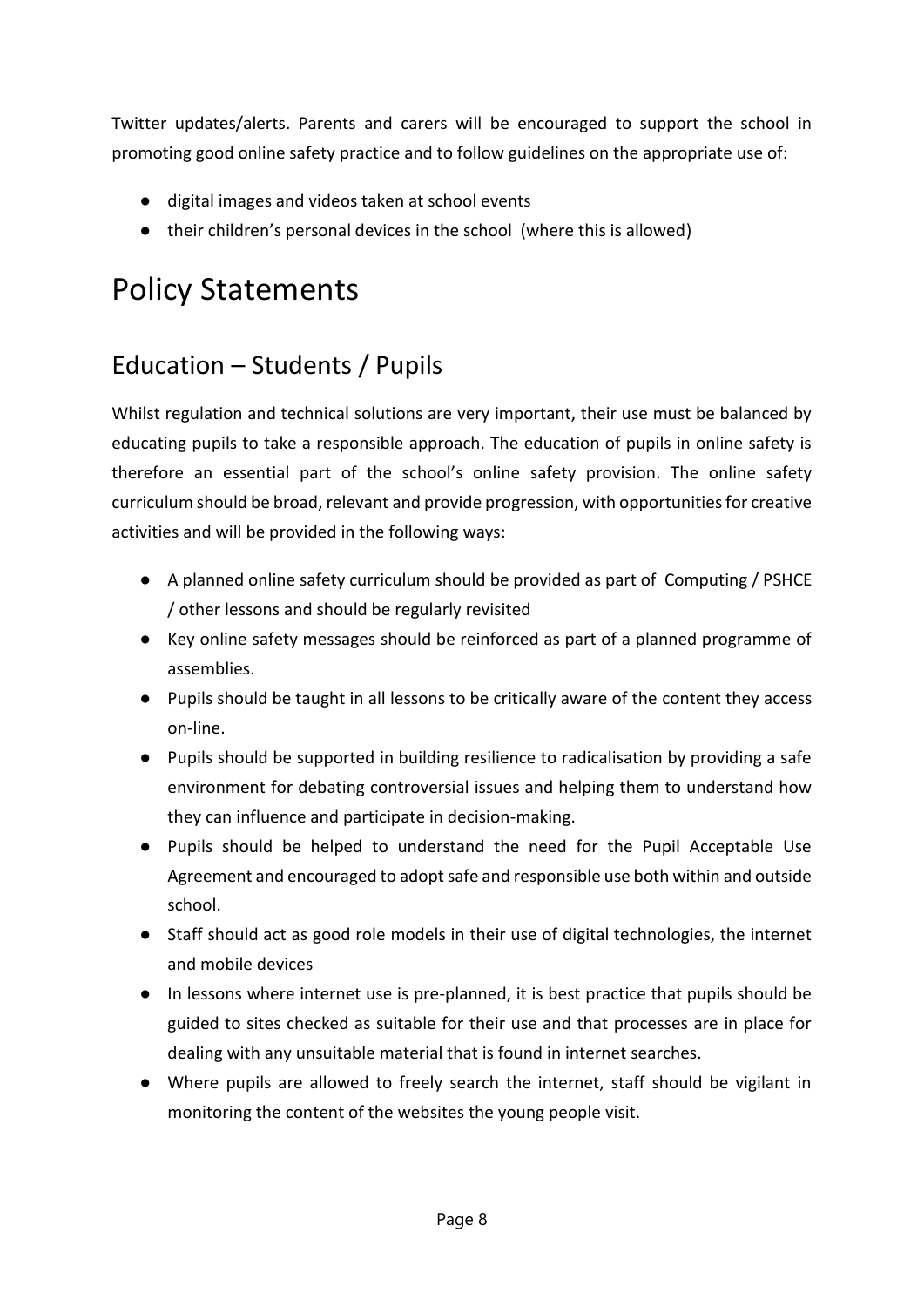## <span id="page-8-0"></span>Education – Parents / Carers

Some parents and carers may have a limited understanding of online safety risks and issues, yet they play an essential role in the education of their children and in the monitoring of the children's on-line behaviours. Parents may underestimate how often children and young people come across potentially harmful and inappropriate material on the internet and may be unsure about how to respond.

The school will therefore seek to provide information and awareness to parents and carers through:

- Curriculum activities
- School Website designated "Online Safety" page
- Letters, newsletters, web site, Twitter alerts/updates
- Parents / Carers evenings / sessions
- High profile events / campaigns e.g. Safer Internet Day
- Reference to the relevant web sites / publications e.g. <https://www.thinkuknow.co.uk/> [swgfl.org.uk](http://swgfl.org.uk/) www.saferinternet.org.uk/ <http://www.childnet.com/parents-and-carers>

## <span id="page-8-1"></span>Education & Training – Staff / Volunteers

It is essential that all staff receive online safety training and understand their responsibilities, as outlined in this policy. Training will be offered as follows:

- Online safety training will be made available to staff. This will be regularly updated and reinforced.
- All new staff will receive online safety training, ensuring that they fully understand the school's Online Safety Policy and Acceptable Use Agreements.
- This Online Safety Policy and its updates will be presented to and discussed by staff in staff meetings.
- The Online Safety Leader and Headteacher will provide advice / guidance / training to individuals as required.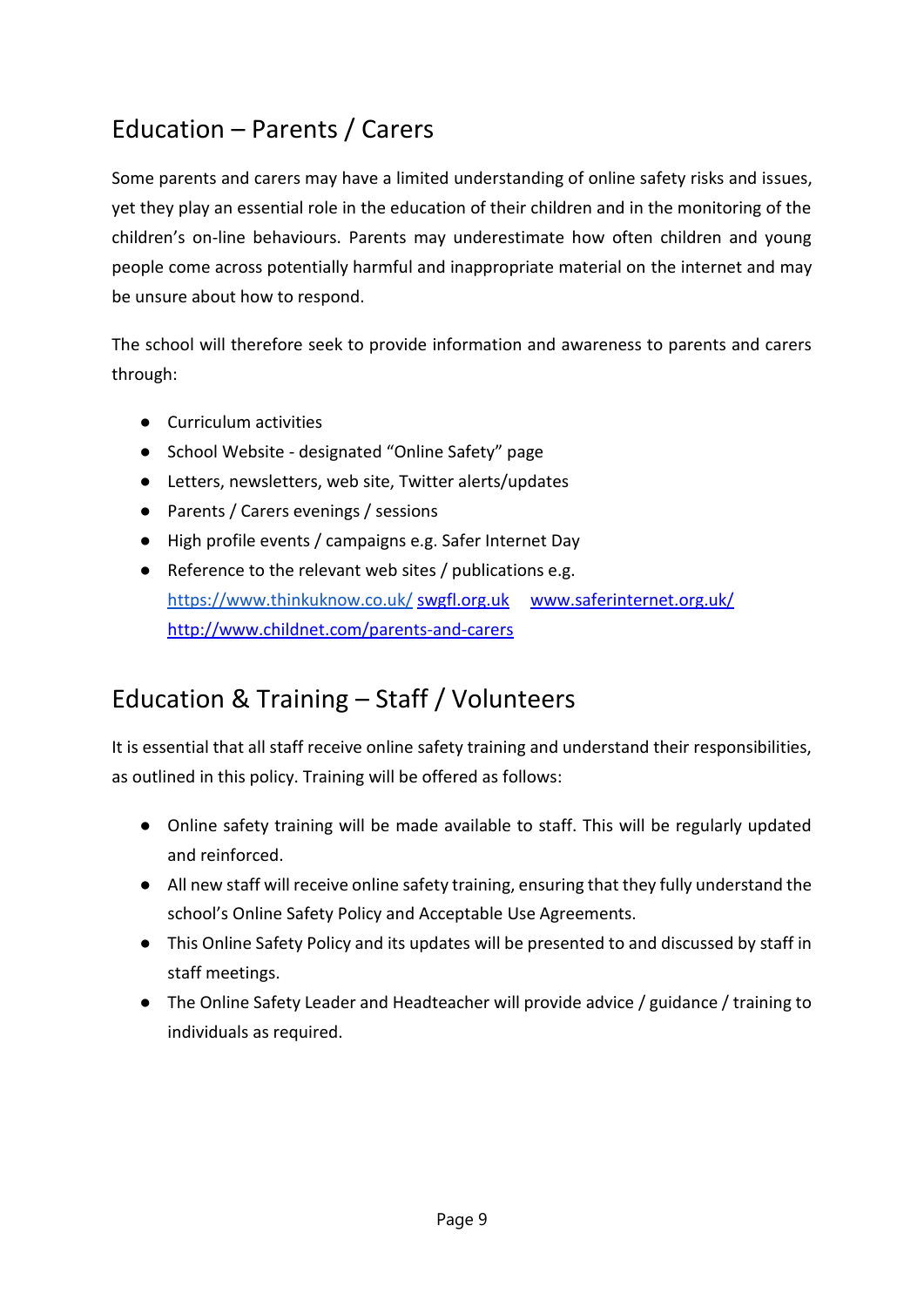## <span id="page-9-0"></span>Technical – infrastructure/equipment, filtering and monitoring

The school will be responsible for ensuring that the school infrastructure/network/'cloud' is as safe and secure as is reasonably possible and that policies and procedures approved within this policy are implemented. Primary Tec will support the school with meeting the above.

School technical systems will be managed in ways that ensure that the school meets recommended technical requirements:

- *•* There will be regular reviews and audits of the safety and security of school technical systems
- *•* Servers, wireless systems and cabling must be securely located and physical access restricted
- *•* All users will have clearly defined access rights to school technical systems and devices.
- *•* All users will be provided with a username and will be asked to set a secure password. Users are responsible for the security of their username and password.
- *•* Primary Tec are responsible for ensuring that software licence logs are accurate and up to date and that regular checks are made to reconcile the number of licences purchased against the number of software installations
- *•* Internet access is filtered for all users.
- *•* Internet filtering should ensure that children are safe from terrorist and extremist material when accessing the internet.

#### <span id="page-9-1"></span>Use of digital and video images

The development of digital imaging technologies has created significant benefits to learning,. However, staff, parents/carers and pupils need to be aware of the risks associated with publishing digital images on the internet. Such images may provide avenues for cyberbullying to take place. Digital images may remain available on the internet forever and may cause harm or embarrassment to individuals in the short or longer term. The school will inform and educate users about these risks and will implement policies to reduce the likelihood of the potential for harm:

● When using digital images, staff should inform and educate pupils about the risks associated with the taking, use, sharing, publication and distribution of images. In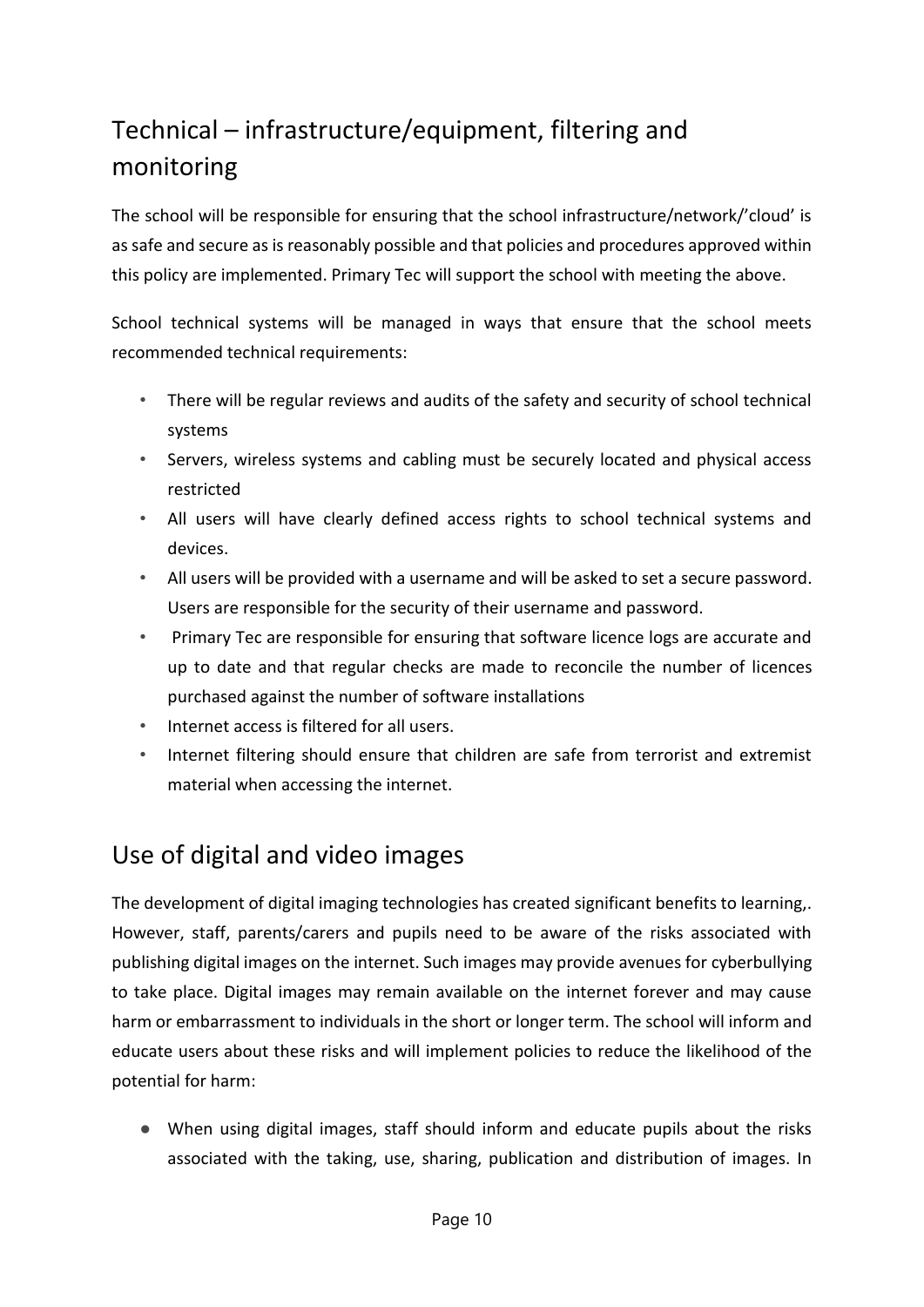particular they should recognise the risks attached to publishing their own images on the internet e.g. on social networking sites.

- Written permission from parents or carers will be obtained before photographs of pupils are published on the school website / social media.
- In accordance with guidance from the Information Commissioner's Office, parents / carers are welcome to take videos and digital images of their children at school / events for their own personal use (as such use in not covered by the Data Protection Act). To respect everyone's privacy and in some cases protection, these images should not be published / made publicly available on social networking sites, nor should parents / carers comment on any activities involving other pupils in the digital / video images.
- Staff are allowed to take digital / video images to support educational aims, but must follow school policies concerning the sharing, distribution and publication of those images. Those images should only be taken on school equipment, the personal equipment of staff should not be used for such purposes.
- Care should be taken when taking digital/video images that pupils are appropriately dressed and are not participating in activities that might bring the individuals or the school into disrepute.
- Pupils must not take, use, share, publish or distribute images of others without their permission
- Photographs published on the website, or elsewhere that include pupils will be selected carefully and will comply with good practice guidance on the use of such images.
- Pupils' full names will not be used on the school website or Twitter when in association with photographs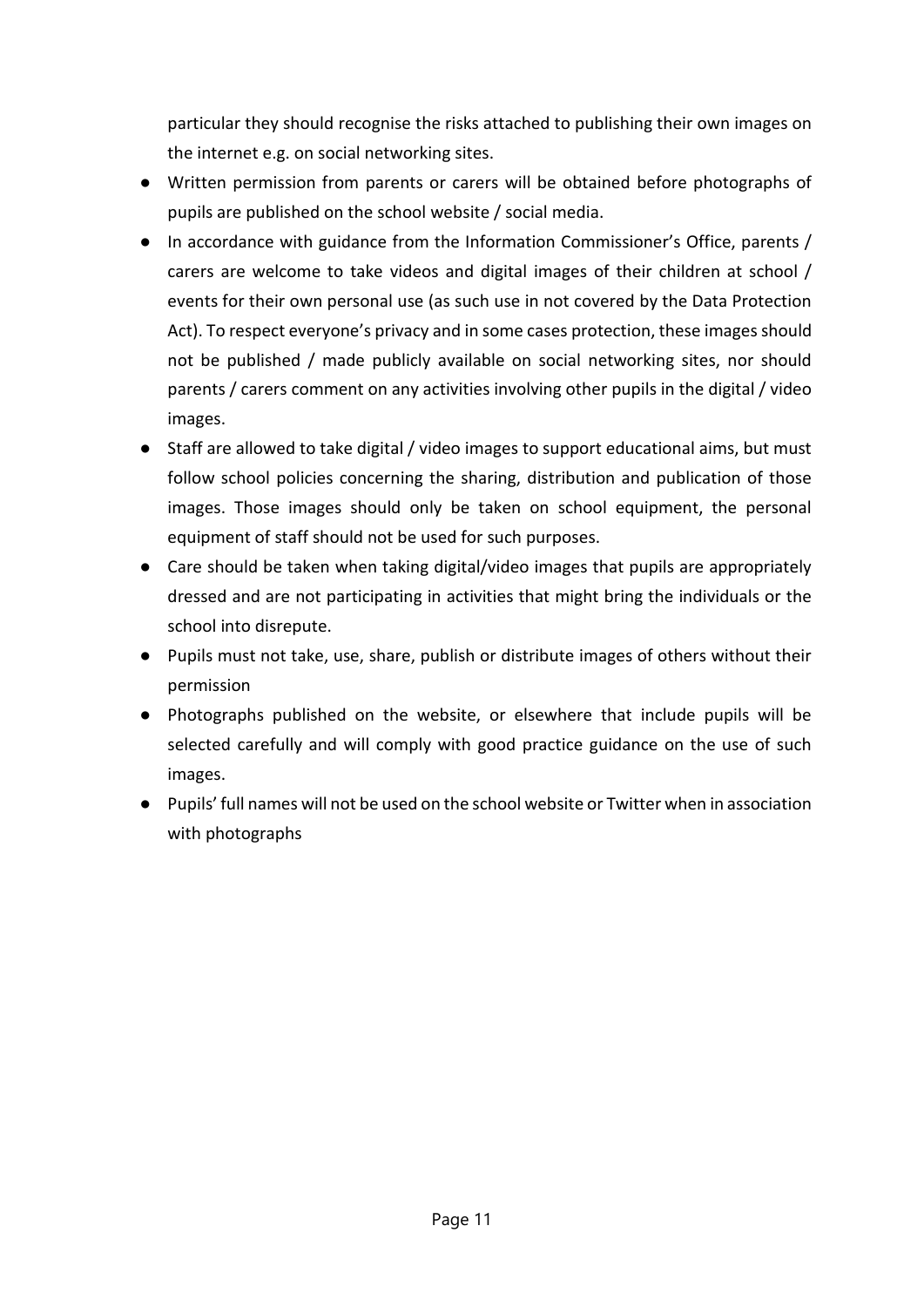## <span id="page-11-0"></span>Communications

A wide range of rapidly developing communications technologies has the potential to enhance learning. Please see the following table for permissions:

<span id="page-11-2"></span> $\mathbf{r}$ 

<span id="page-11-1"></span>Ŷ.

|                                                                   | <b>Staff &amp; other adults</b> |                                   |                                     | <b>Pupils</b>  |         |                                   |                                        |                       |
|-------------------------------------------------------------------|---------------------------------|-----------------------------------|-------------------------------------|----------------|---------|-----------------------------------|----------------------------------------|-----------------------|
|                                                                   | Allowed                         | Allowed<br>at<br>certain<br>times | Allowed<br>for<br>selected<br>staff | Not<br>allowed | Allowed | Allowed<br>at<br>certain<br>times | Allowed<br>with<br>staff<br>permission | <b>Not</b><br>allowed |
| <b>Communication Technologies</b>                                 |                                 |                                   |                                     |                |         |                                   |                                        |                       |
| (within school hours)                                             |                                 |                                   |                                     |                |         |                                   |                                        |                       |
| Mobile phones may be brought to the<br>school                     | $\ast$                          |                                   |                                     |                |         |                                   | $\ast$                                 |                       |
| Use of mobile phones in lessons                                   |                                 |                                   |                                     | *              |         |                                   |                                        | *                     |
| Use of mobile phones in social time                               | $\ast$                          |                                   |                                     |                |         |                                   |                                        | $\ast$                |
| Taking photos on mobile phones                                    |                                 |                                   |                                     | *              |         |                                   |                                        | $\ast$                |
| Use of other mobile devices e.g. tablets                          |                                 | $\ast$                            |                                     |                |         |                                   | $\ast$                                 |                       |
| Use of personal email addresses in school<br>or on school network |                                 |                                   |                                     | *              |         |                                   |                                        | $\ast$                |
| Use of school email for personal emails                           |                                 |                                   |                                     | *              |         |                                   |                                        | *                     |
| Use of messaging apps                                             |                                 | $\ast$                            |                                     |                |         |                                   |                                        | $\ast$                |
| Use of social media                                               |                                 | $\ast$                            |                                     |                |         |                                   |                                        | $\ast$                |
| Use of blogs                                                      |                                 | $\ast$                            |                                     |                |         |                                   | $\ast$                                 |                       |

When using communication technologies the school considers the following as good practice:

● Users must immediately report the receipt of any communication that makes them feel uncomfortable, is offensive, discriminatory, threatening or bullying in nature and must not respond to any such communication.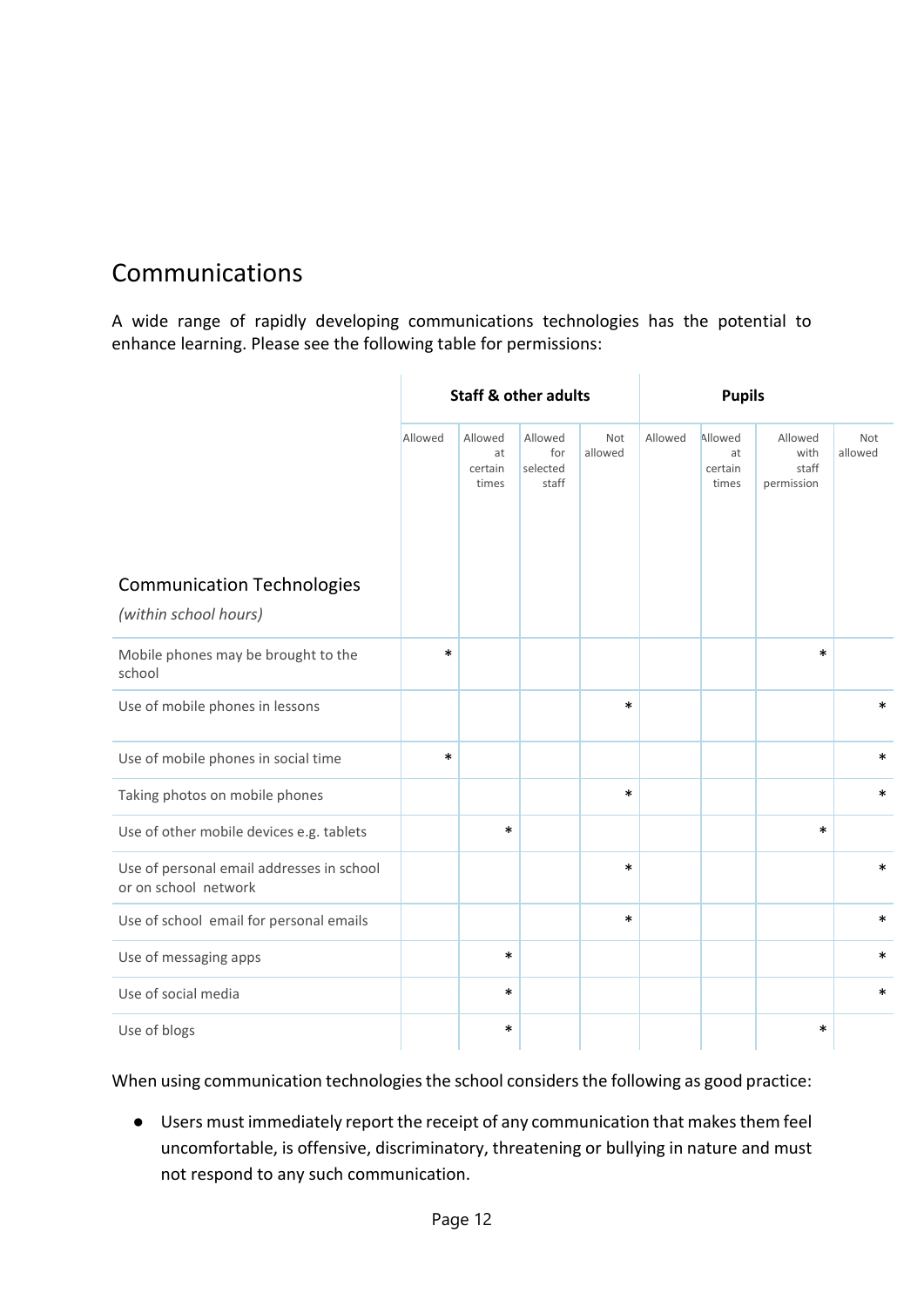- Any digital communication between staff and pupils or parents / carers (email, Twitter, blogs, etc) must be professional in tone and content. These communications may only take place on official (monitored) school systems. Personal email addresses, text messaging or other social media (including WhatsApp) must not be used for these communications.
- Pupils should be taught about online safety issues, such as the risks attached to the sharing of personal details. They should also be taught strategies to deal with inappropriate communications and be reminded of the need to communicate appropriately when using digital technologies.

## <span id="page-12-0"></span>Unsuitable / inappropriate activities

Some internet activity e.g. accessing child abuse images or distributing racist material is illegal and is banned from school and all other technical systems. Other activities e.g. cyber-bullying would be banned and could lead to criminal prosecution. There are however a range of activities which may, generally, be legal but would be inappropriate in a school context.

The school believes that the activities referred to in the following section would be inappropriate in a school context and that users should not engage in these activities in/or outside the school **when using school equipment** or systems. The school policy restricts usage as follows:

| <b>User Actions</b>                                                                                                       |                                                                                                                                                          | at certain<br>times | Acceptable Acceptable Acceptable<br>for<br>nominated<br>users | Unacceptabl Unaccept<br>e | able and<br>illegal |
|---------------------------------------------------------------------------------------------------------------------------|----------------------------------------------------------------------------------------------------------------------------------------------------------|---------------------|---------------------------------------------------------------|---------------------------|---------------------|
|                                                                                                                           |                                                                                                                                                          |                     |                                                               |                           |                     |
| Users shall<br>not visit<br>Internet<br>sites,<br>make,<br>post,<br>download,<br>upload,<br>data<br>transfer,<br>communic | Child sexual abuse images - The making, production<br>or distribution of indecent images of children.<br>Contrary to The Protection of Children Act 1978 |                     |                                                               |                           | X                   |
|                                                                                                                           | Grooming, incitement, arrangement or facilitation of<br>sexual acts against children Contrary to the Sexual<br>Offences Act 2003.                        |                     |                                                               |                           | X                   |
|                                                                                                                           | Possession of an extreme pornographic image<br>(grossly offensive, disgusting or otherwise of an                                                         |                     |                                                               |                           | X                   |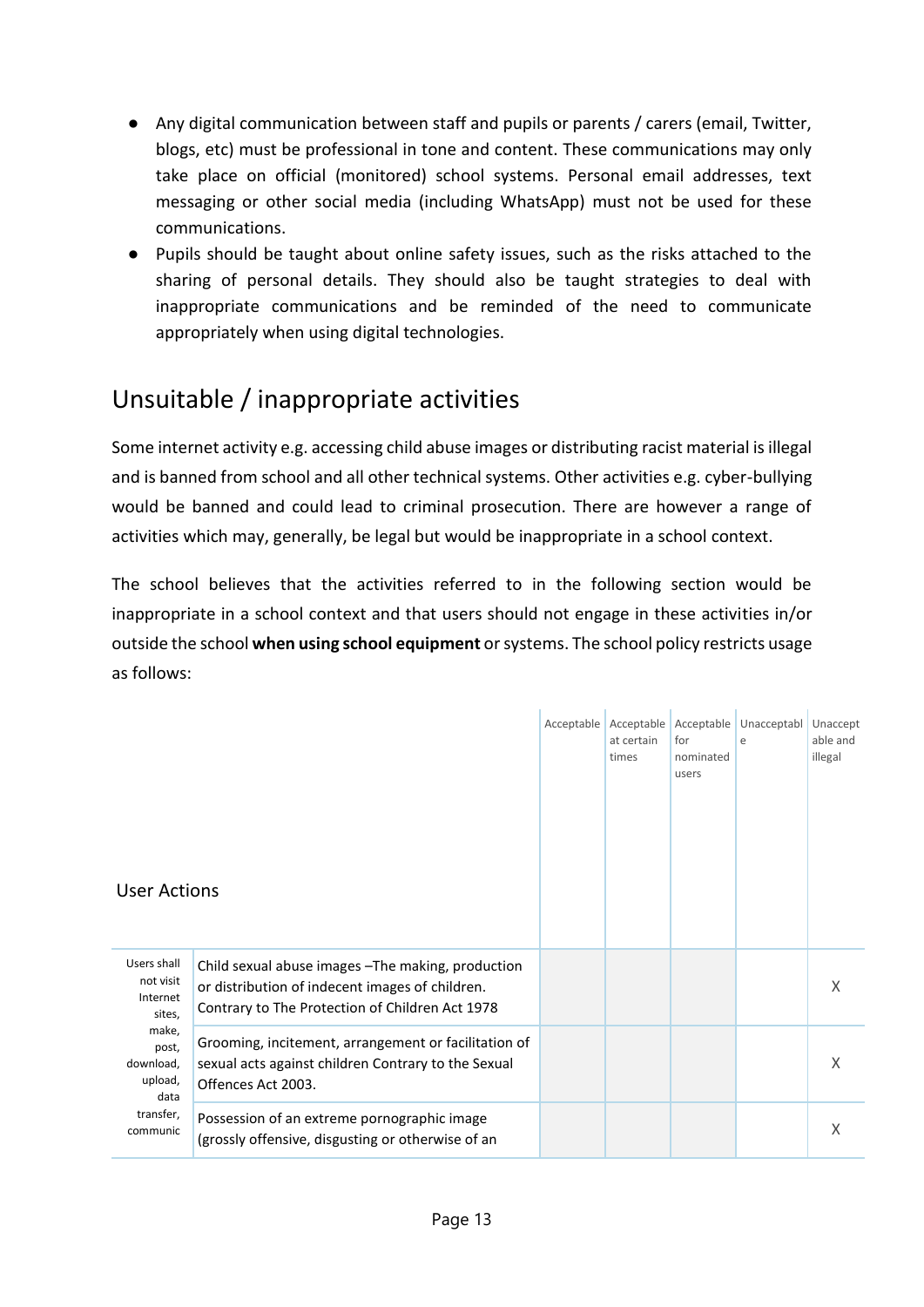| ate or pass<br>on,<br>material,                                                                                                                                        | obscene character) Contrary to the Criminal Justice<br>and Immigration Act 2008                                                                               |  |          |   |
|------------------------------------------------------------------------------------------------------------------------------------------------------------------------|---------------------------------------------------------------------------------------------------------------------------------------------------------------|--|----------|---|
| remarks,<br>proposals<br>or<br>comments                                                                                                                                | Criminally racist material in UK - to stir up religious<br>hatred (or hatred on the grounds of sexual<br>orientation) - contrary to the Public Order Act 1986 |  |          | X |
| that<br>contain or<br>relate to:                                                                                                                                       | Pornography                                                                                                                                                   |  | X        |   |
|                                                                                                                                                                        | Promotion of any kind of discrimination                                                                                                                       |  | X        |   |
|                                                                                                                                                                        | threatening behaviour, including promotion of<br>physical violence or mental harm                                                                             |  | Χ        |   |
|                                                                                                                                                                        | Promotion of extremism or terrorism                                                                                                                           |  | X        |   |
|                                                                                                                                                                        | Any other information which may be offensive to<br>colleagues or breaches the integrity of the ethos of<br>the school or brings the school into disrepute     |  | X        |   |
|                                                                                                                                                                        | Using school systems to run a private business                                                                                                                |  | Χ        |   |
|                                                                                                                                                                        | Using systems, applications, websites or other mechanisms that<br>bypass the filtering or other safeguards employed by the school /                           |  | X        |   |
| Infringing copyright                                                                                                                                                   |                                                                                                                                                               |  | $\times$ |   |
| Revealing or publicising confidential or proprietary information<br>(eg financial / personal information, databases, computer /<br>network access codes and passwords) |                                                                                                                                                               |  | Χ        |   |
| Creating or propagating computer viruses or other harmful files                                                                                                        |                                                                                                                                                               |  | Χ        |   |
| Unfair usage (downloading / uploading large files that hinders<br>others in their use of the internet)                                                                 |                                                                                                                                                               |  | $\sf X$  |   |

## <span id="page-13-0"></span>Responding to incidents of misuse

This guidance is intended for use when staff need to manage incidents that involve the use of online services. It encourages a safe and secure approach to the management of the incident. Incidents might involve illegal or inappropriate activities.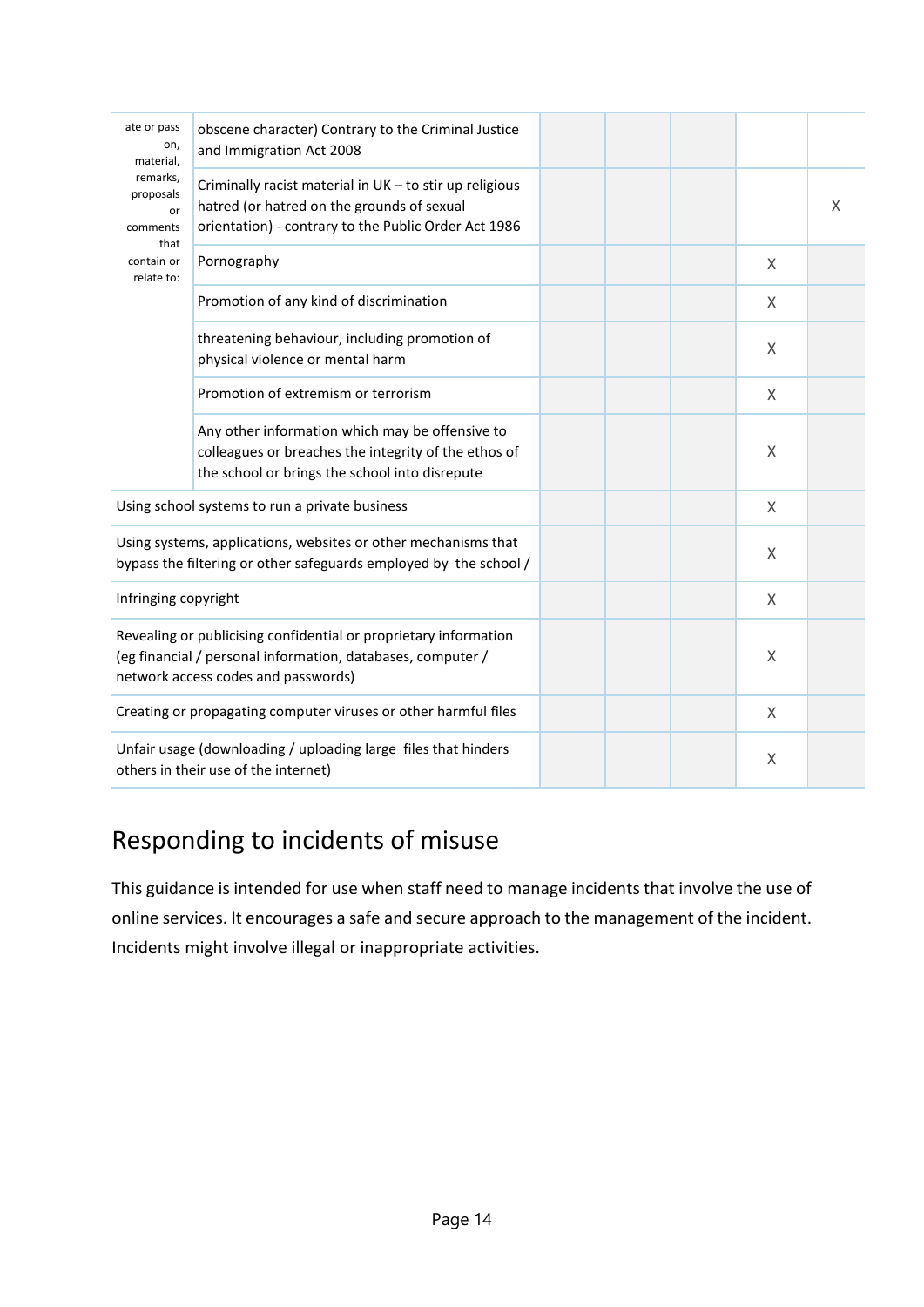## <span id="page-14-0"></span>Illegal Incidents

If there is any suspicion that the website(s) concerned may contain child abuse images, or if there is any other suspected illegal activity, refer to the right hand side of the Flowchart (below) for responding to online safety incidents and report immediately to the police.

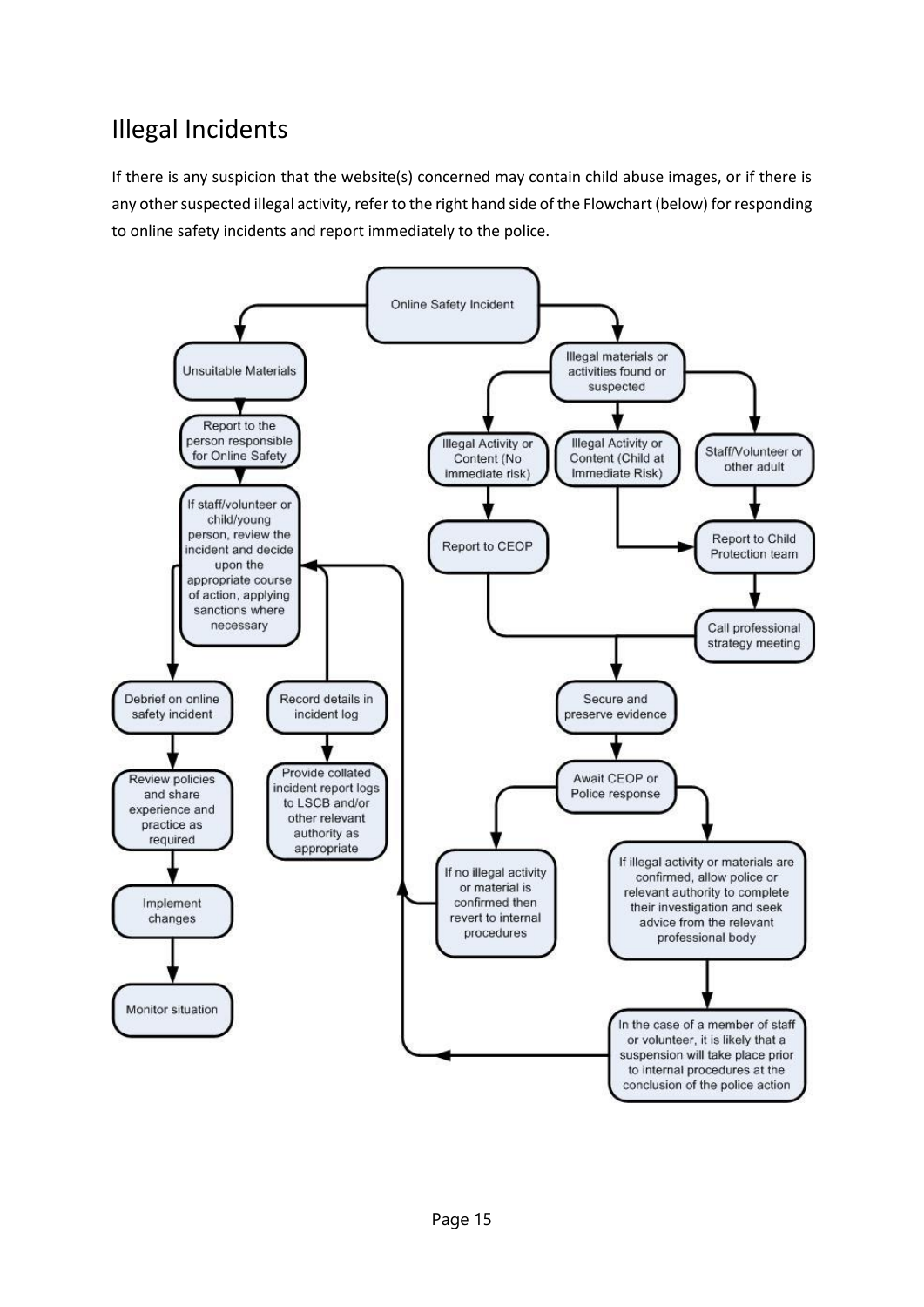### <span id="page-15-0"></span>Other Incidents

It is hoped that all members of the school community will be responsible users of digital technologies, who understand and follow school policy. However, there may be times when infringements of the policy could take place, through careless, irresponsible or deliberate misuse.

#### **In the event of suspicion, all steps in this procedure should be followed:**

- Have more than one senior member of staff involved in this process. This is vital to protect individuals if accusations are subsequently reported.
- Conduct the procedure using a designated computer that will not be used by young people and if necessary can be taken off site by the police should the need arise. Use the same computer for the duration of the procedure.
- It is important to ensure that the relevant staff should have appropriate internet access to conduct the procedure, but also that the sites and content visited are closely monitored and recorded (to provide further protection).
- Record the URL of any site containing the alleged misuse and describe the nature of the content causing concern. It may also be necessary to record and store screenshots of the content on the machine being used for investigation. These may be printed, signed and attached to the form (except in the case of images of child sexual abuse – see below)
- Once this has been completed and fully investigated the group will need to judge whether this concern has substance or not. If it does then appropriate action will be required and could include the following:
	- o Internal response or discipline procedures
	- o Involvement by Local Authority
	- o Police involvement and/or action
- **If content being reviewed includes images of Child abuse then the monitoring should be halted and referred to the Police immediately. Other instances to report to the police would include:**
	- o incidents of 'grooming' behaviour
	- o the sending of obscene materials to a child
	- o adult material which potentially breaches the Obscene Publications Act
	- o criminally racist material
	- o promotion of terrorism or extremism
	- o other criminal conduct, activity or materials
	- **Isolate the computer in question as best you can. Any change to its state may hinder a later police investigation.**

It is important that all of the above steps are taken as they will provide an evidence trail for the school and possibly the police and demonstrate that visits to these sites were carried out for safeguarding purposes. The completed form should be retained by the group for evidence and reference purposes.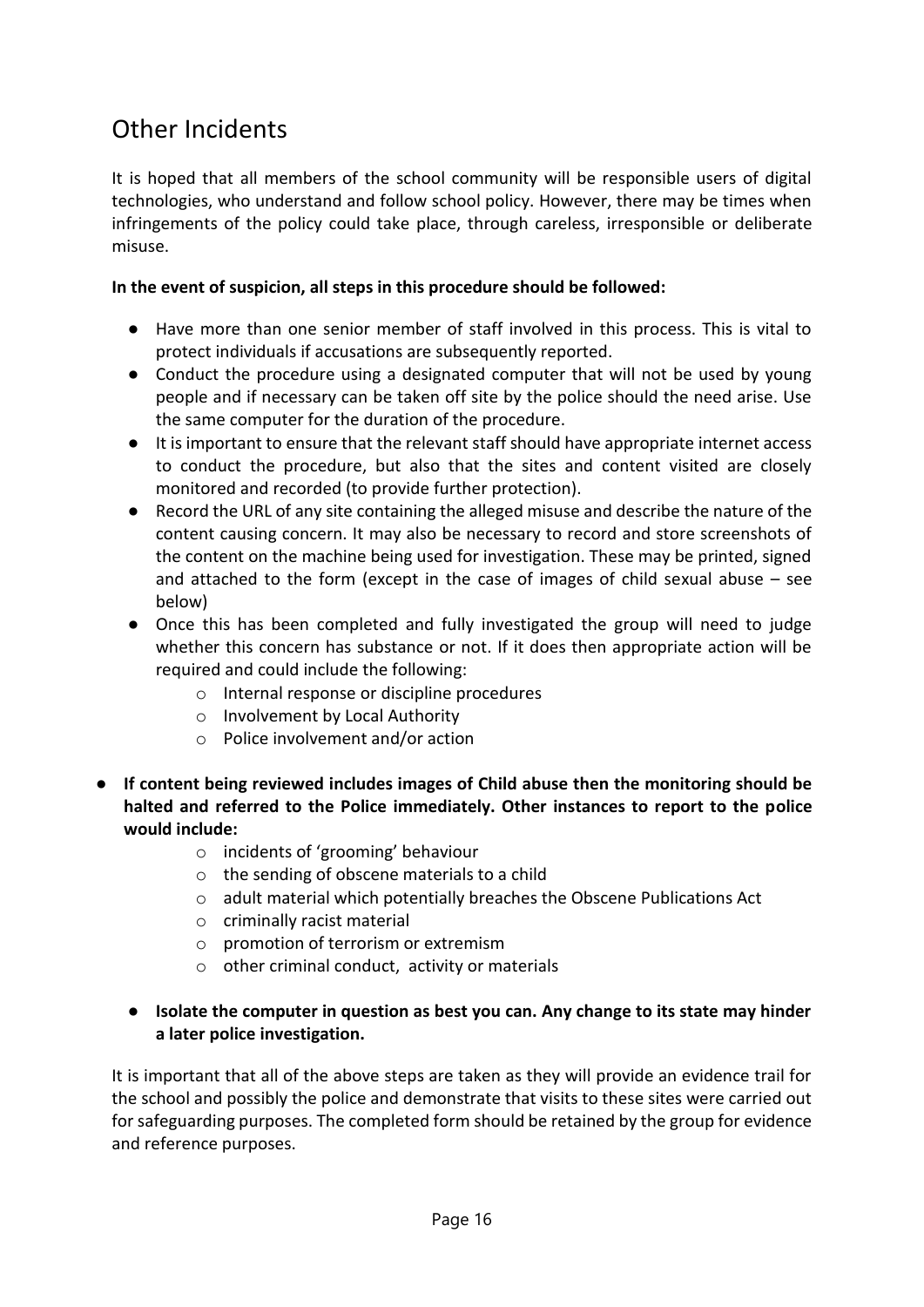## <span id="page-16-0"></span>School/Actions & Sanctions

The school may need to deal with incidents that involve inappropriate rather than illegal misuse. It is important that any incidents are dealt with as soon as possible in a proportionate manner, and that members of the school community are aware that incidents have been dealt with. It is intended that incidents of misuse will be dealt with through normal behaviour / disciplinary procedures.